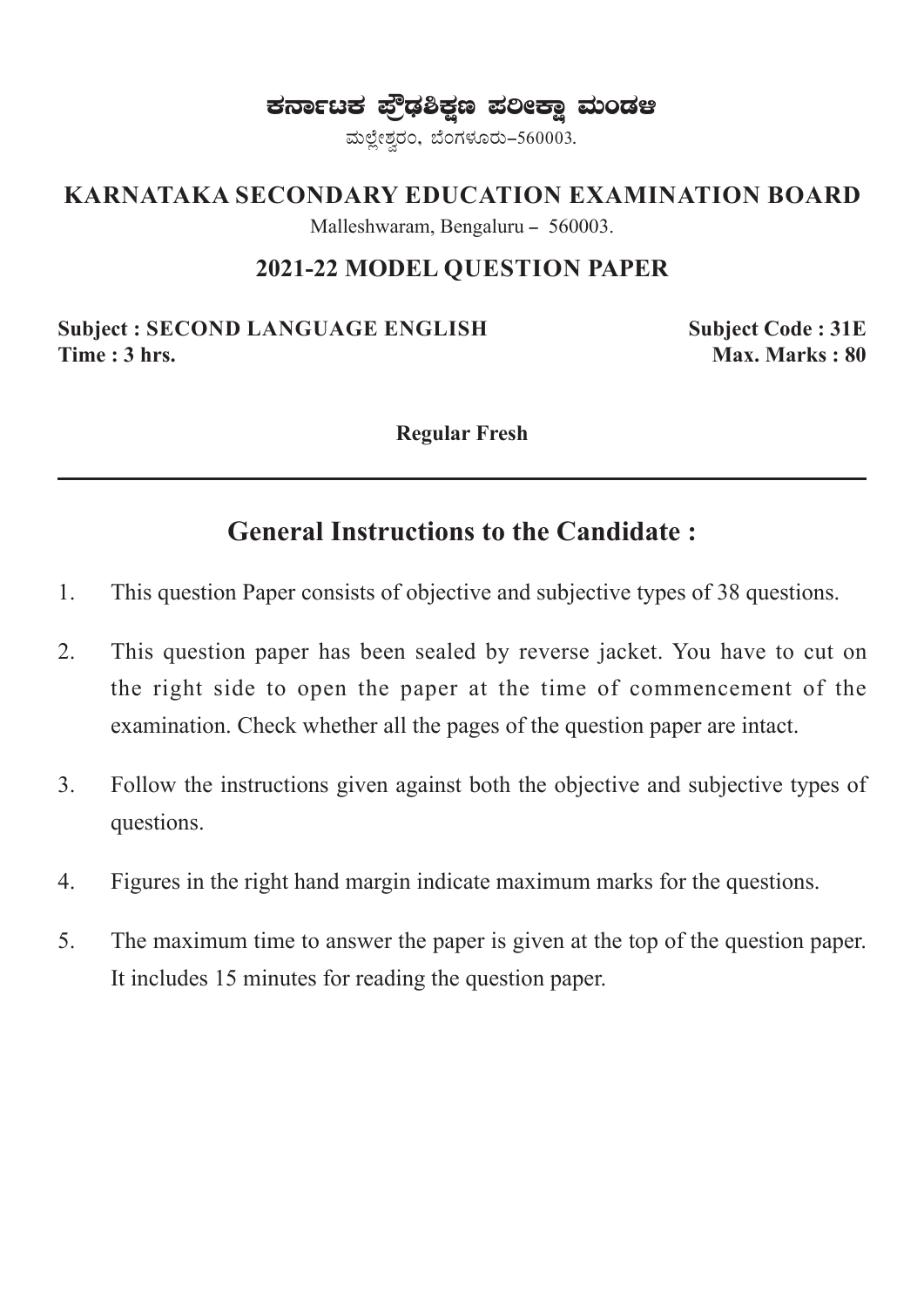- **I Four alternatives are given for each of the following question/incomplete statements. Only one of them is correct or most appropriate. Choose the correct alternative and write the complete answer along with its letter of alphabet. 4x1=4**
- **1. Choose the appropriate question tag and fill in the blank.**

Kindness is a great human quality 2

- A) don't it B) does it
- C) isn't it D) is it.
- **2. Read the conversation and choose the language function for the underlined sentence.**

**Rakesh:** Hi, the teacher told in the class that your essay is very good. Please allow me to have a look at it. Will you? **Vilas:** Yes, you may. **Rakesh:** Thank you.

- A) Making enquiry B) Seeking permission
- C) Giving information D) Expressing agreement.
- **3. Fill in the blank choosing the appropriate words:**

**Rekha:** Sneha, look at the

beautiful scenery! Have

you brought your camera?

**Sneha:** Yes, it is beautiful. But

**SL English 31 E QP 2** I forgot to bring my camera.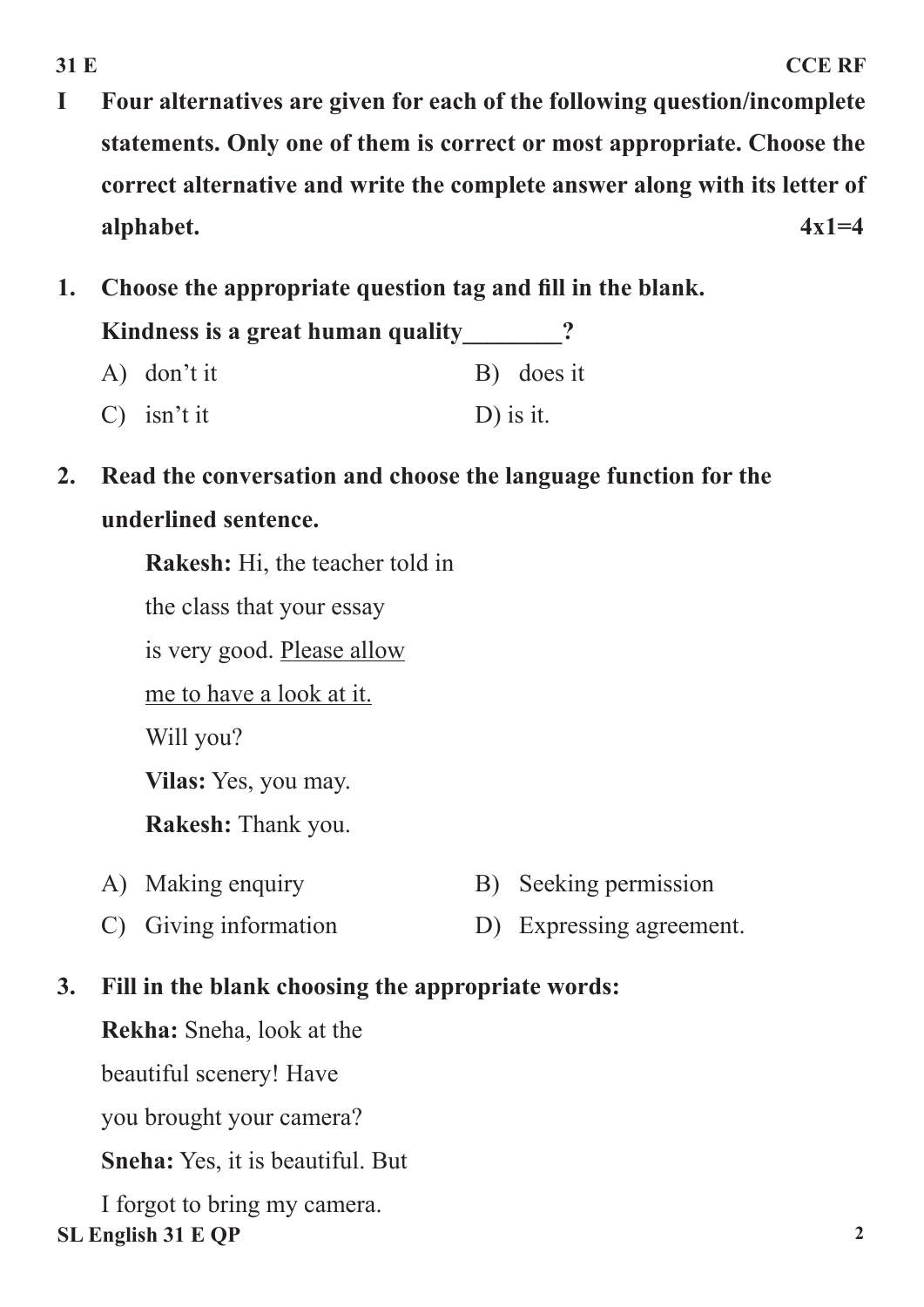**Rakesh:** Is it? if you had brought it,

we taken nice photographs.

- A) would have B) will have
- C) would not have D) will not have.

## **4. Read the conversation and choose the Infinitive:**

**Student:** Sir, Why was Mangalyaan launched?

**Teacher:** Mangalyaan was launched to develop the technologies required for designing, planning and operations of an interplanetary mission.

- A) launched B) to develop
- C) required D) planning.

#### **II Do as directed:**  $12x1=12$

**5. Combine the word in column A with its collocative word in column B:** 

| common | (book, sense, work, feeling) |
|--------|------------------------------|

**6. Which one of the following words has two syllables?**

Principal, Student, develop, examine.

#### **7. Write the correct form of the word given in bracket:**

When we were waiting in the railway station, the time of \_\_\_\_\_ (arrive) of the train was announced.

## **8. Fill in the blank with the correct article.**

The cow is \_\_\_\_\_\_\_\_\_\_\_\_ useful animal.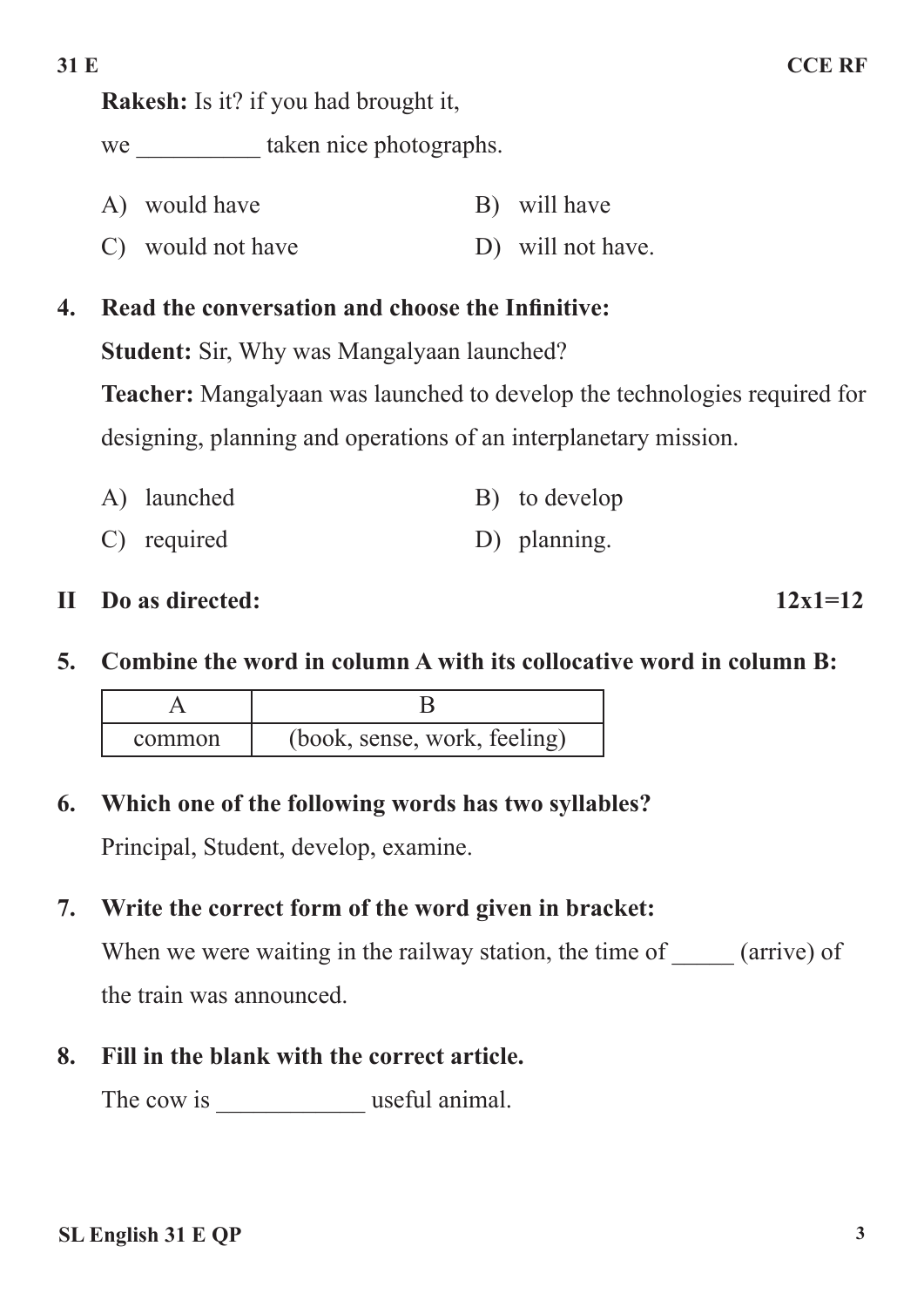- **9. Identify the part of speech of the underlined word.** The peacock is a **beautiful** bird.
- **10. Fill in the blank using suitable linker.** Vinay said running, "Catch me you can."
- **11. Fill in the blank with suitable preposition.** Vikram goes to school bus.
- **12. Fill in the blank with appropriate tense form of the verb given in bracket.**

Chetan  $\qquad$  (be + award) the first prize in painting competition last year.

- **13. Use the word 'answer' as a verb in a meaningful sentence of your own.**
- **14. Change into superlative degree:**

Mt. Everest is taller than any other peak

**15. Change into passive voice:**

Edison invented the electric bulb.

**16. Read the following conversation and change the underlined sentence into reported speech:**

**Waseem :** Vasu, what's your hobby?

**Vasu:** My hobby is writing poems.

- **III The following paragraph has two errors edit the paragraph and rewrite it in the answer booklet.**  $1x2=2$
- **17. I was going home yesterday evening. All of a sudden, it start raining. I had no Ambrella and was drenched completely.**

Clue: a) Verbal mistake to be corrected.

b) Spelling mistake to be corrected.

**SL English 31 E QP 4**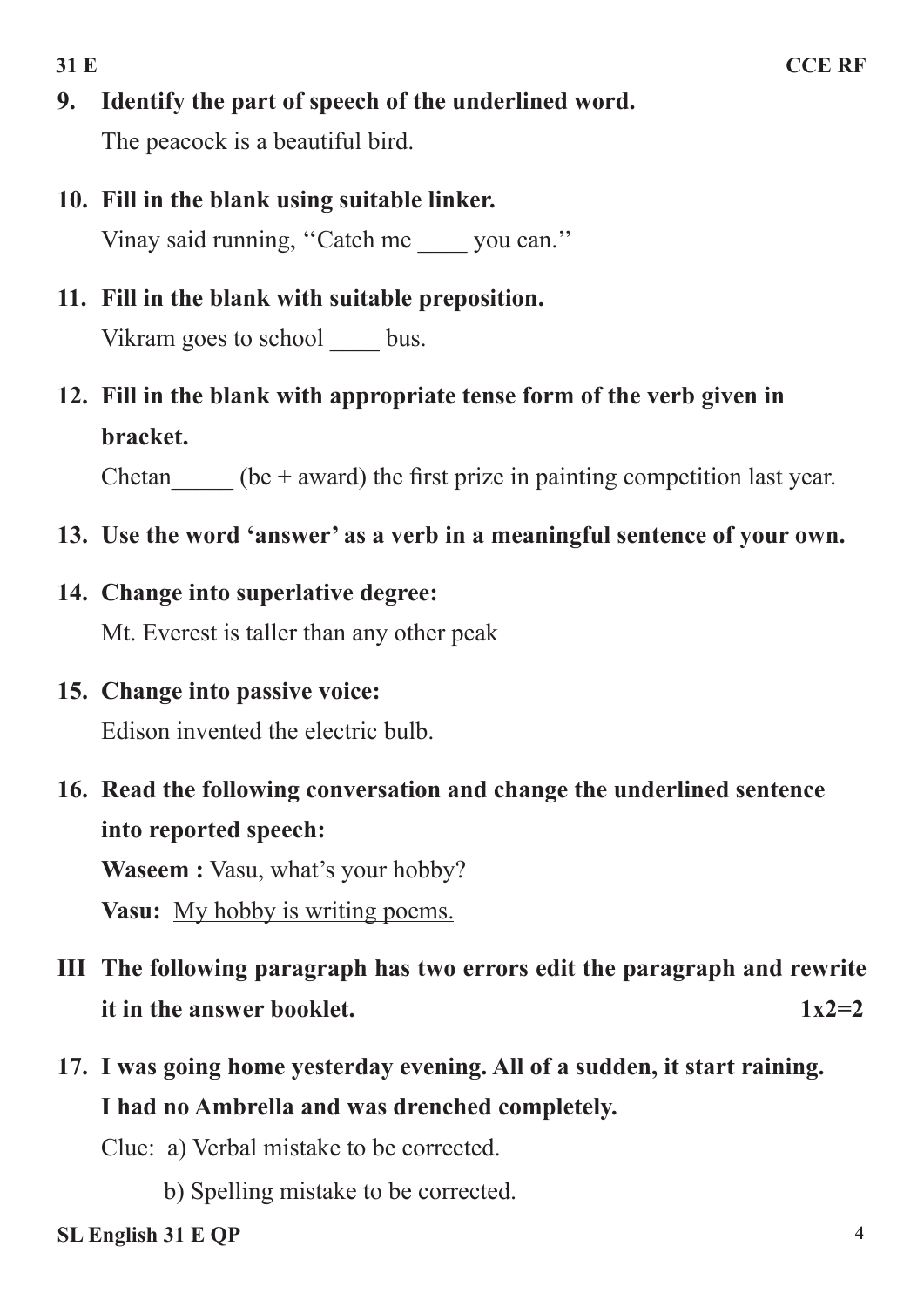#### **IV Answer the following questions in 2-3 sentences each: 7x2=14**

- 18. Give some instances to show that Dr. Ambedkar was a voracious reader.
- 19. What made Nehru choose Dr. BR Ambedkar as the law minister of India?
- 20. Anant was a talented boy. Justify.
- 21. How did the family members take care of Anant without 'voicing their fears'?
- 22. According to the poet, how does the Jazz player use his saxophone?
- 23. The students' march was unusual. How?

#### OR

How did the sub-inspector Patil help Mohan's family?

24. How did Dicky Dolma prepare herself for the task of scaling Mt. Everest?

#### OR

Haneef was a young man with varied talents and interests. Justify.

#### **V Answer the following questions in 5 to 6 sentences: 2x3=6**

- 25. Narrate Swami's dreadful experience when he was lying under the bench.
- 26. Describe the poet's vision of his motherland.

#### **VI Read the following extracts and answer the questions that follow:**

**4x3=12**

- 27. ''Please help me take her to a hospital.''
	- a) Who is requesting here?
	- b) Who should be taken to hospital?
- **SL English 31 E QP 5** c) Why should she be taken to hospital?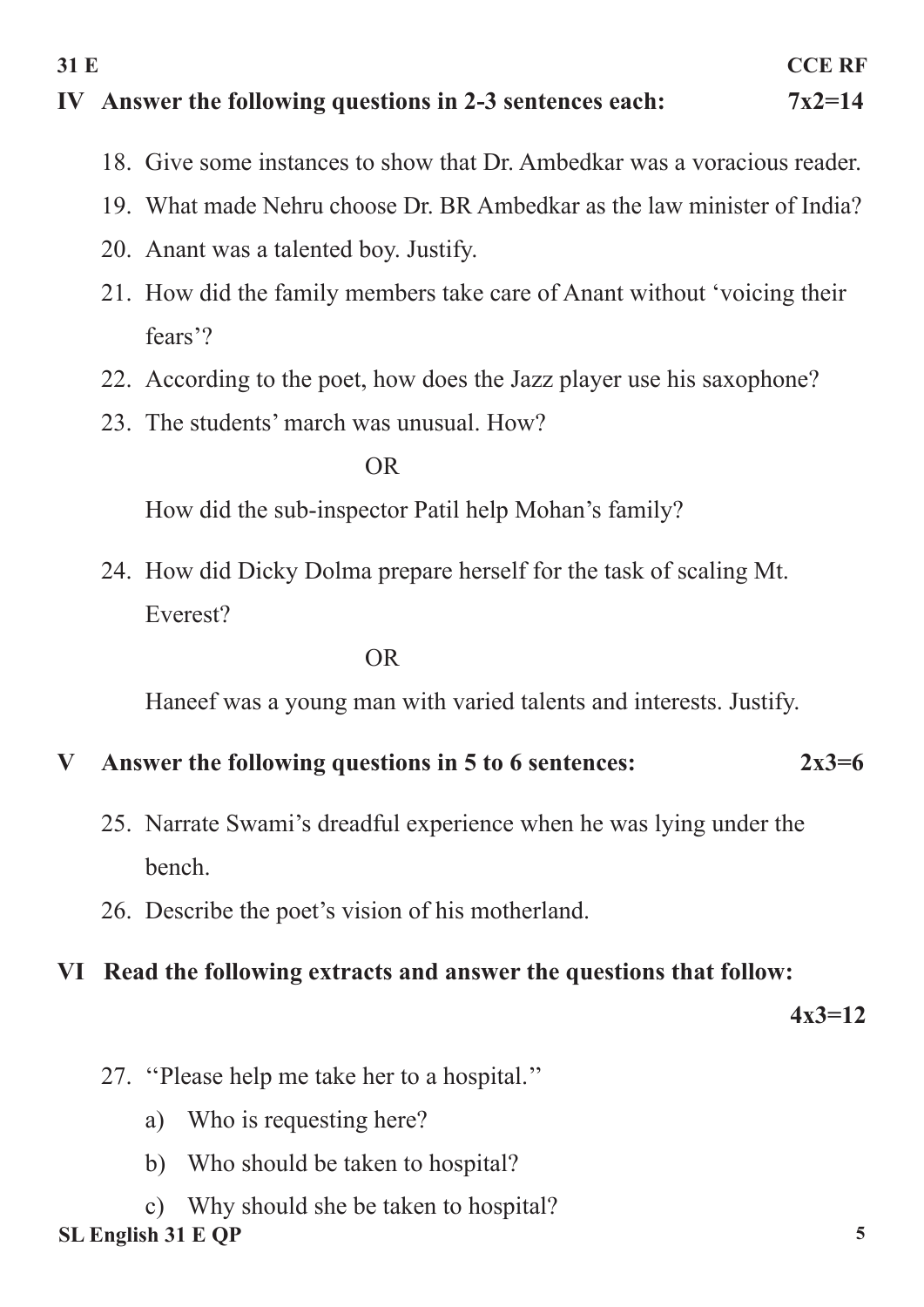- 28. ''I did not sell them the trees in the orchard.''
	- a) Who is the speaker here?
	- b) Who is the 'them' mentioned here?
	- c) Why did not the speaker sell the trees?
- 29. ''My son is not dumb sir!''
	- a) Who made this statement?
	- b) Whom was this said?
	- c) What made the speaker say this?
- 30. ''You say you own me, I wait''
	- a) Who is the speaker here?
	- b) Who is the 'you' hear?
	- c) What quality of the speaker does the term 'I wait' show?

## **VII Given below is a profile. Write a paragraph using the clues given: 1x3=3**

| 31. Name      |                | Neeraj Chopra                                                   |
|---------------|----------------|-----------------------------------------------------------------|
| Date of birth |                | $\therefore$ 24th December 1997,                                |
| Place         |                | Haryana, India.                                                 |
| Education     |                | DAV College, Chandigarh.                                        |
| Nationality   | $\ddot{\cdot}$ | Indian                                                          |
| Profession    |                | Subedar in Indian Army                                          |
| Achievements  |                | : Gold medal in Javelin throw in 2020 Tokyo                     |
|               |                | Olympics, 2018 Asian Olympics etc.                              |
|               |                | Highest World ranking : Achieved for Javelin throw on 11 August |
|               |                | 2021.                                                           |
| Award         |                | Vishisht Seva Medal                                             |
|               |                |                                                                 |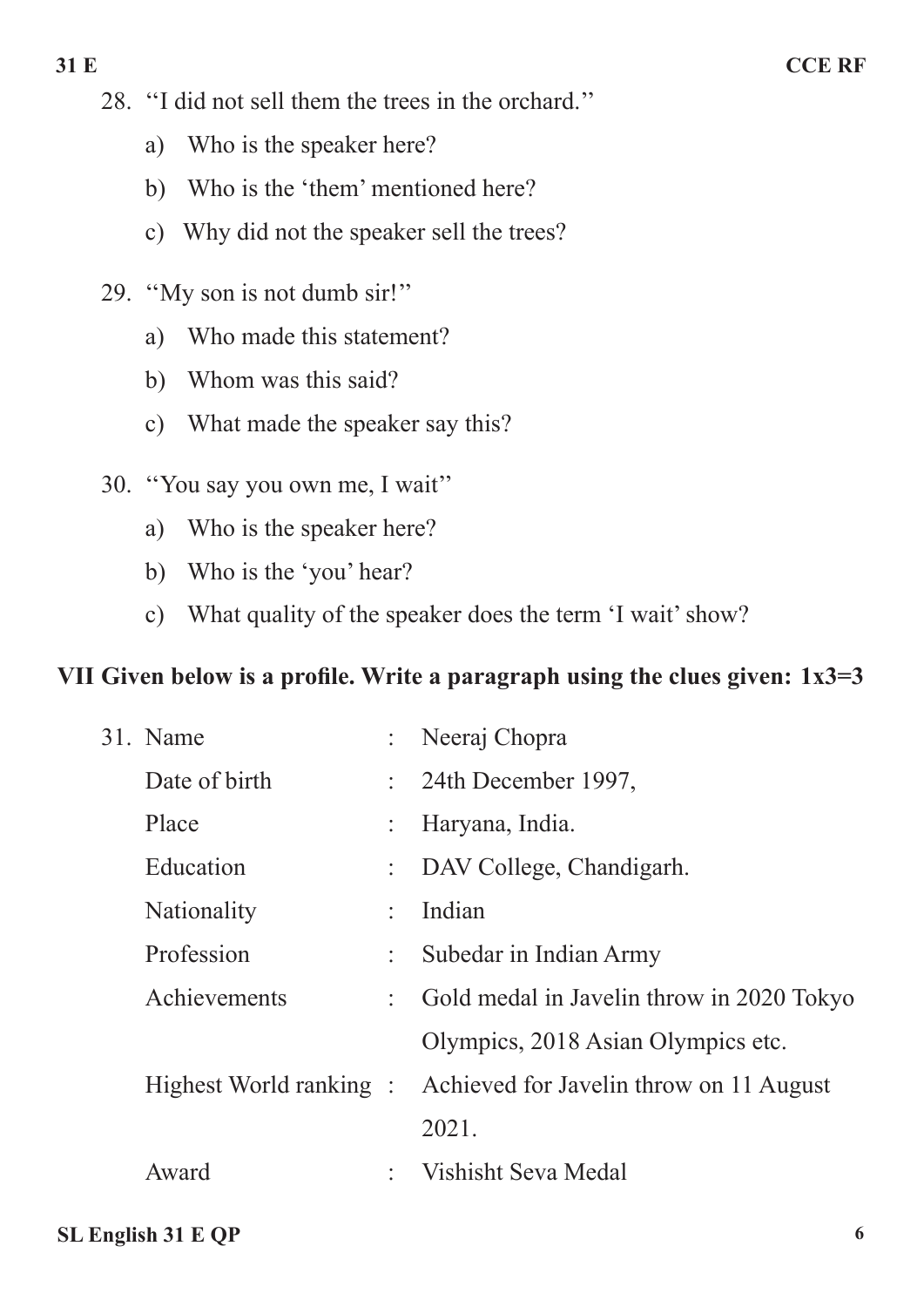# **VIII Develop a story using the clues given below: 1x3=3**

32. Tortoise and hare-good friends-tortoise known for slow speed-hare has fast speed-hare makes fun of tortoise- challenges him- referee selectedrace starts- hare over confident- takes a nap- tortoise wins.

## **IX Study the picture given below:**

33. Write a description or an account of what the picture suggest to you in a  $\mu$  paragraph:  $1x3=3$ 



This alternative questions is only for visually impaired candidates:

(In lieu of question number 33)

## **Use the following Phrases in sentence of your own:**

a) make out b) give up c) put on.

## **X Quote from memory: 1x4=4**

34. ''The quality ........................................

.............................................................. .............................................................. ............................................ that takes."

#### **SL English 31 E QP 7**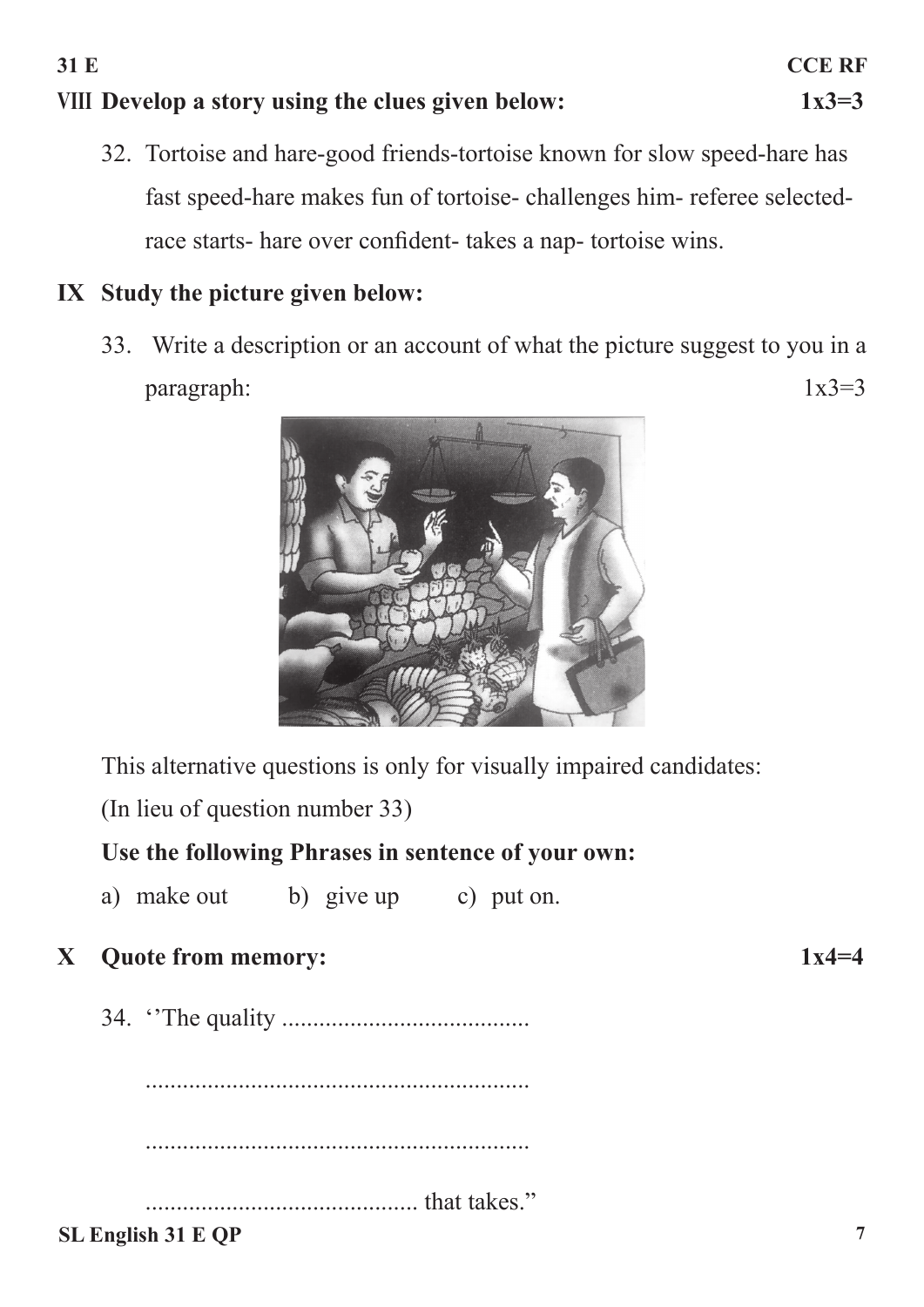''You talk .................................................... .............................................................. .............................................................. .............................................. or night."

#### **XI Read the following passage and answer the questions that follow: 2x2=4**

35. A long time ago there lived a boy named Arjun in a village. He was very happy with his family. But his happiness could not last for long. Arjun and his fellow villagers faced severe drought. They desperately waited for rains but with no luck. All the crops, land and even the trees dried up. The stream was driving up slowly.

One day, during a meet with his villagers, Arjun said, ''Friends, we all have heard tales from our grandparents about an underground river flowing through our village. Why don't we dig and see?''

The villagers agreed and started digging. Arjun also joined them. He kept encouraging them and kept on digging.

After a few days, when they had dug deep enough, they saw water! Arjun's positive thinking and their hard efforts saved the whole village. Now they are never short of water.

Whenever a problem arises, all should come together and find a solution.

- a) How did the drought affect Arjun's village?
- b) How did Arjun enable the villagers to get water and save themselves?